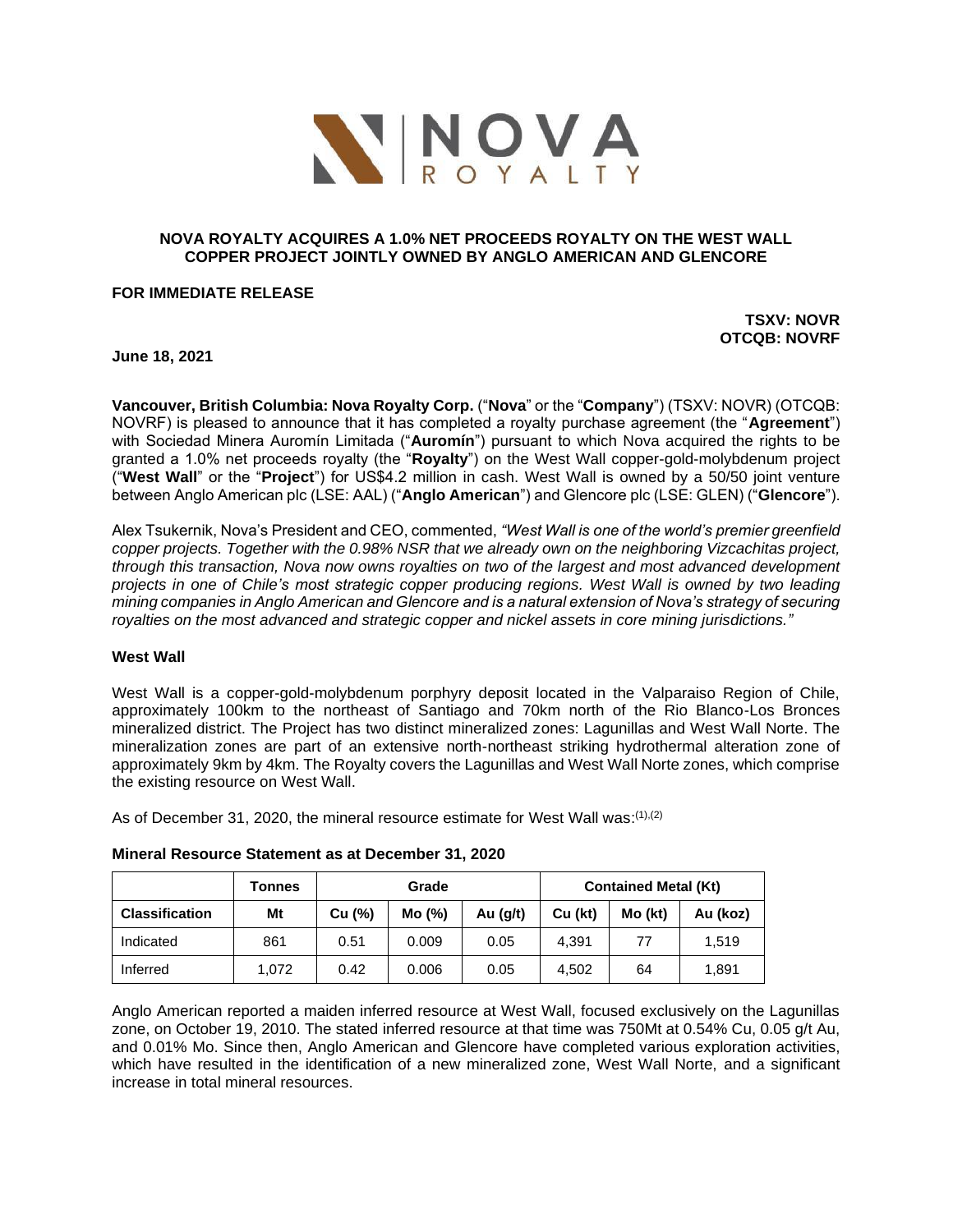The West Wall project is located in the same geological belt as some of South America's largest copper deposits, including Andina, Los Bronces, Los Pelambres, El Pachon, and El Teniente. The Vizcachitas copper-molybdenum development project, on which Nova has an existing 0.98% royalty and is owned by Los Andes Copper (TSX-V: LA), is approximately 20km away from West Wall.

A map of the region is shown below.



C S&P Global Market Intelligence All rights reserved. Esri, HERE, Garmin, FAO, METI/NASA, USGS

A map of the West Wall Project area is shown below.

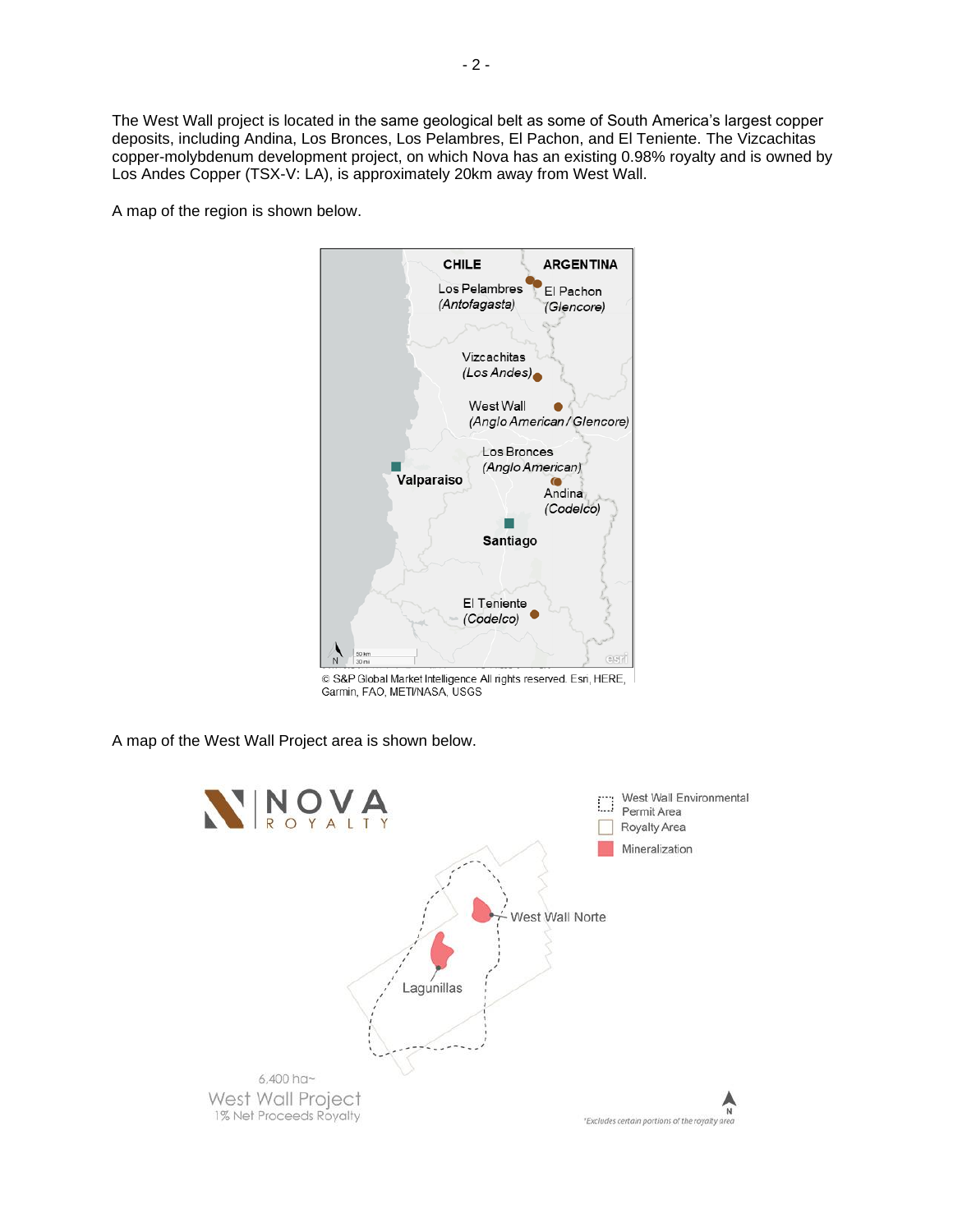## **Transaction Details**

Under the terms of the Agreement, Auromín assigned Nova all of the rights granted to Auromín (the "**Participation**"), as defined in a Participation Agreement between Auromín and a subsidiary of Anglo American, concerning West Wall and any other mining tenements established as designated areas in the surrounding region (the "**Participation Agreement**").

The Participation Agreement provides that, upon the fulfillment of certain conditions, including Anglo American making a production decision at West Wall, a sociedad contractual minera ("**SCM**") will be incorporated, and into which the mining tenements corresponding to the Project will be transferred. The owner of the Participation will be issued shares in the SCM, which will give such owner an 8.0% interest in the SCM. Subsequently, if one or more mines is brought into production for West Wall or another designated area, Anglo American will repurchase from the owner of the Participation the shares in the SCM that correspond to a 7.0% interest in the SCM for a predetermined price, leaving the owner of the Participation with a 1.0% interest in the SCM, which entitles the owner to a 1.0% net proceeds of production royalty from West Wall. A SCM will be similarly established for any other designated area within the scope of the Participation Agreement, giving the owner of the Participation the same rights as stated above with respect to such designated areas.

All payments resulting from the repurchase by Anglo American of the 7.0% interest in the SCM will be reimbursed in full to Auromín. Nova will retain sole ownership of 1.0% of the shares in the SCM, which entitle the owner of such shares to the 1.0% net proceeds of production royalty from the Project or such other designated area, as the case may be, which will not be subject to repurchase by Anglo American.

Nova has agreed to pay a finder's fee to an arm's length person totaling two percent (2%) of the Transaction value based on a volume weighted average trading price of the common shares of the Company prior to the date of closing which will represent an issuance of 30,748 common shares of the Company (the satisfaction of the finder's fee in shares is subject to the acceptance of the TSX Venture Exchange).

## **At-the-Market Equity Program**

The Company is also pleased to provide an update on its At-the-Market Equity Program ("ATM Program"). As of the date of this news release, Nova has sold 1,593,700 common shares at an average price of C\$3.60/share under its ATM Program for gross proceeds of C\$5.73 million. As a result of these proceeds and cash held on the balance sheet, the Company was fully funded to close the royalty acquisition on West Wall.

## **Qualified Person**

Technical information contained in this news release originates in the public disclosure set out above and has been reviewed and approved by Christian Rios, AIPG Certified Professional Geologist, Advisor to Nova and a Qualified Person as defined in National Instrument 43-101 Standards of Disclosure for Mineral Projects.

#### **About Nova**

Nova is a royalty company focused on providing investors with exposure to the key building blocks of clean energy – copper and nickel. The Company is headquartered in Vancouver, British Columbia and is listed on the TSXV under the trading symbol "NOVR" and on the US OTCQB under the ticker "NOVRF".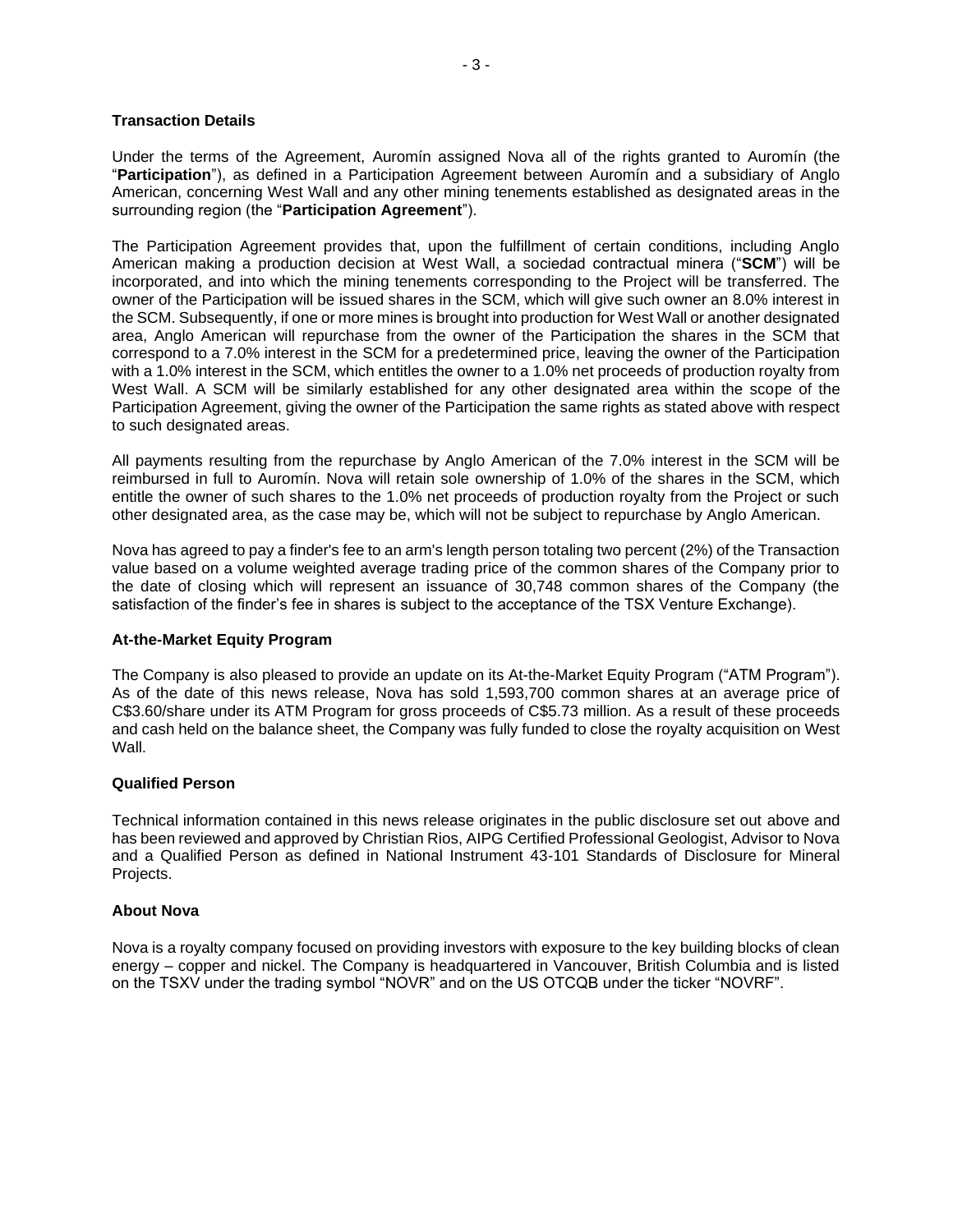# **ON BEHALF OF NOVA ROYALTY CORP.,**

(signed) "Alex Tsukernik"

President and Chief Executive Officer Phone: (604) 696-4241 Email: [info@novaroyalty.com](mailto:info@novaroyalty.com) Website: [www.novaroyalty.com](http://www.novaroyalty.com/)

*Neither the TSX Venture Exchange nor its Regulation Service Provider (as that term is defined in the policies of the TSX Venture Exchange) accepts responsibility for the adequacy or accuracy of this release.*

Notes:

- (1) Mineral Resource is reported within an economic pit shell at a copper cut-off. Contained copper and molybdenum metal as reported by Anglo American. Contained gold metal calculated by Nova based on tonnage and gold grade reported by Glencore.
- (2) See [Anglo American Ore Reserves and Mineral Resources Report 2020](https://www.angloamerican.com/~/media/Files/A/Anglo-American-Group/PLC/investors/annual-reporting/2021/aa-ore-reserves-and-mineral-resources-report-2020.pdf) and [Glencore Reserves & Resource](https://www.glencore.com/dam/jcr:3c05a365-e6ae-4c1a-9439-960249a42e35/GLEN_2020_Resources_reserves_report.pdf) statement as at December 31, 2020.

#### *TECHNICAL AND THIRD-PARTY INFORMATION*

*Except where otherwise stated, the disclosure in this press release relating to the West Wall project is based on information publicly disclosed by the owners or operators of this property and information/data available in the public domain as at the date hereof and none of this information has been independently verified by Nova. Specifically, as a royalty holder, Nova has limited, if any, access to the property subject to the Royalty. Although Nova does not have any knowledge that such information may not be accurate, there can be no assurance that such third party information is complete or accurate. Some information publicly reported by the operator may relate to a larger property than the area covered by the Royalty. Nova's royalty interests often cover less than 100% and sometimes only a portion of the publicly reported mineral reserves, mineral resources and production of a property.*

#### *Cautionary Note Regarding Forward-Looking Statements*

*This press release contains "forward-looking information" and "forward-looking statements" within the meaning of applicable securities legislation. The forward-looking statements herein are made as of the date of this press release only, and the Company does not assume any obligation to update or revise them to reflect new information, estimates or opinions, future events or results or otherwise, except as required by applicable law. Often, but not always, forward-looking statements can be identified by the use of words such as "plans", "expects", "is expected", "budgets", "scheduled", "estimates", "forecasts", "predicts", "projects", "intends", "targets", "aims", "anticipates" or "believes" or variations (including negative variations) of such words and phrases or may be identified by statements to the effect that certain actions "may", "could", "should", "would", "might" or "will" be taken, occur or be achieved. Forward-looking information in this press release includes, but is not limited to, exploration and expansion potential, production, recoveries and other anticipated or possible future developments on the West Wall project, current and potential future estimates of mineral reserves and resources; future commercial production from the West Wall project or other designated areas; and the attainment of required regulatory approval to the acquisitions of the Royalty. Forward-looking statements and information are subject to various known and unknown risks and uncertainties, many of which are beyond the ability of Nova to control or predict, that may cause Nova's actual results, performance or achievements to be materially different from those expressed or implied thereby, and are developed based on assumptions about such risks, uncertainties and other factors set out herein, including, but not limited to, the risk factors set out under the heading "Risk Factors" in the Company's final non-offering long form prospectus dated August 14, 2020 available for review on the Company's profile at [www.sedar.com.](http://www.sedar.com/) Such forward-looking information represents management's best judgment based on information currently available. Except as required by applicable securities laws, the Company undertakes no obligation to update these forward-looking statements in the event that management's beliefs, estimates or opinions, or other*